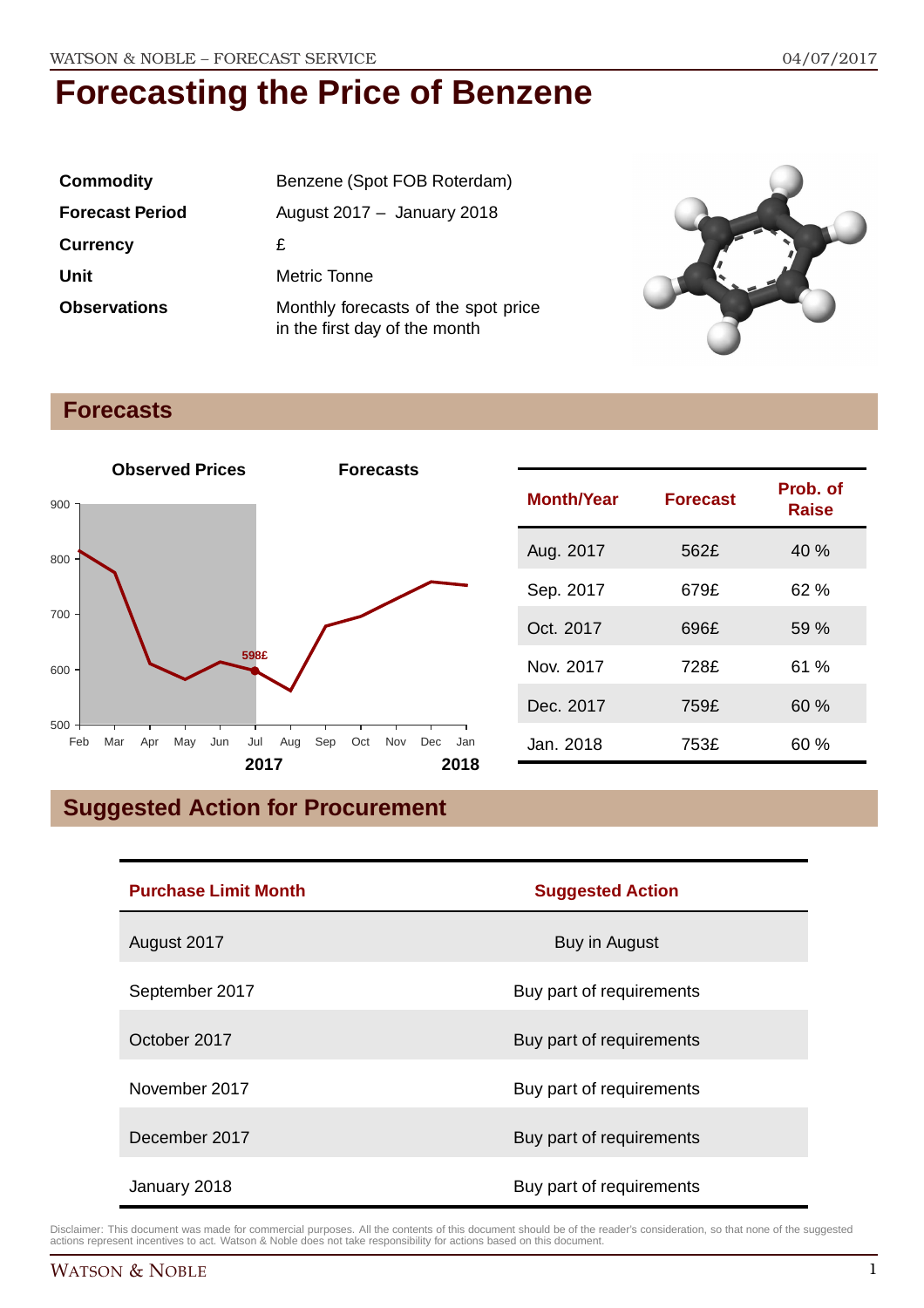### **Impact Analysis: One Month Forecast**



Our algorithm forecasts a lower price of Benzene in one month: it is expectable that the price decreases 6.00% from 598£ to 562£ until the beginning of August.

### **Indices of Factors**



#### **Interpretation**

- **Increase of Supply**: Negative pressure of the Supply index
- **Decrease of Demand**: Negative pressure of the Demand index
- **Positive pressure of the index of Benzene**
- **Considerably negative pressure of the index of variables representing the market upstream**
- Negative pressure of the index of variables representing the market downstream
- **Negative pressure of the financial index**
- **Negative pressure of other commodities and other** factors
- Focus on South Korea, China, and US



Disclaimer: This document was made for commercial purposes. All the contents of this document should be of the reader's consideration, so that none of the suggested actions represent incentives to act. Watson & Noble does not take responsibility for actions based on this document.

#### **Impact per Country**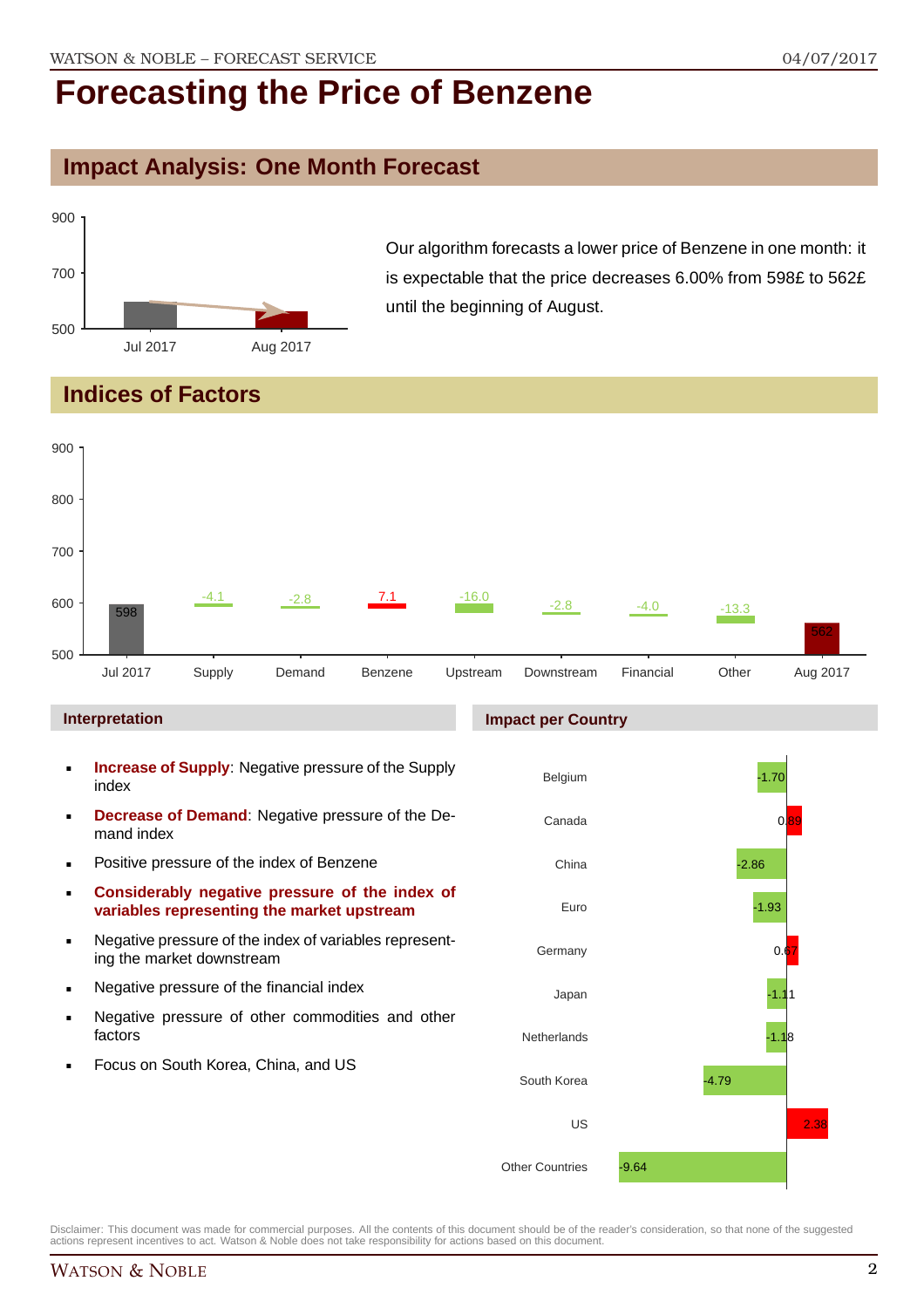### **Impact Analysis: Two Months Forecast**



Our algorithm forecasts a higher price of Benzene in two months: it is expectable that the price increases 13.50% from 598£ to 679£ until the beginning of September.

## **Indices of Factors**



#### **Interpretation**

- **Decrease of Supply**: Positive pressure of the Supply index
- Slight decrease of Demand: Negative pressure of the Demand index
- **Positive pressure of the index of Benzene**
- Slightly positive pressure of the index of variables representing the market upstream
- **Considerably positive pressure of the index of variables representing the market downstream**
- **•** Positive pressure of the financial index
- **Negative pressure of other commodities and other** factors
- Focus on Australia, US, and Euro

### **Impact per Country**

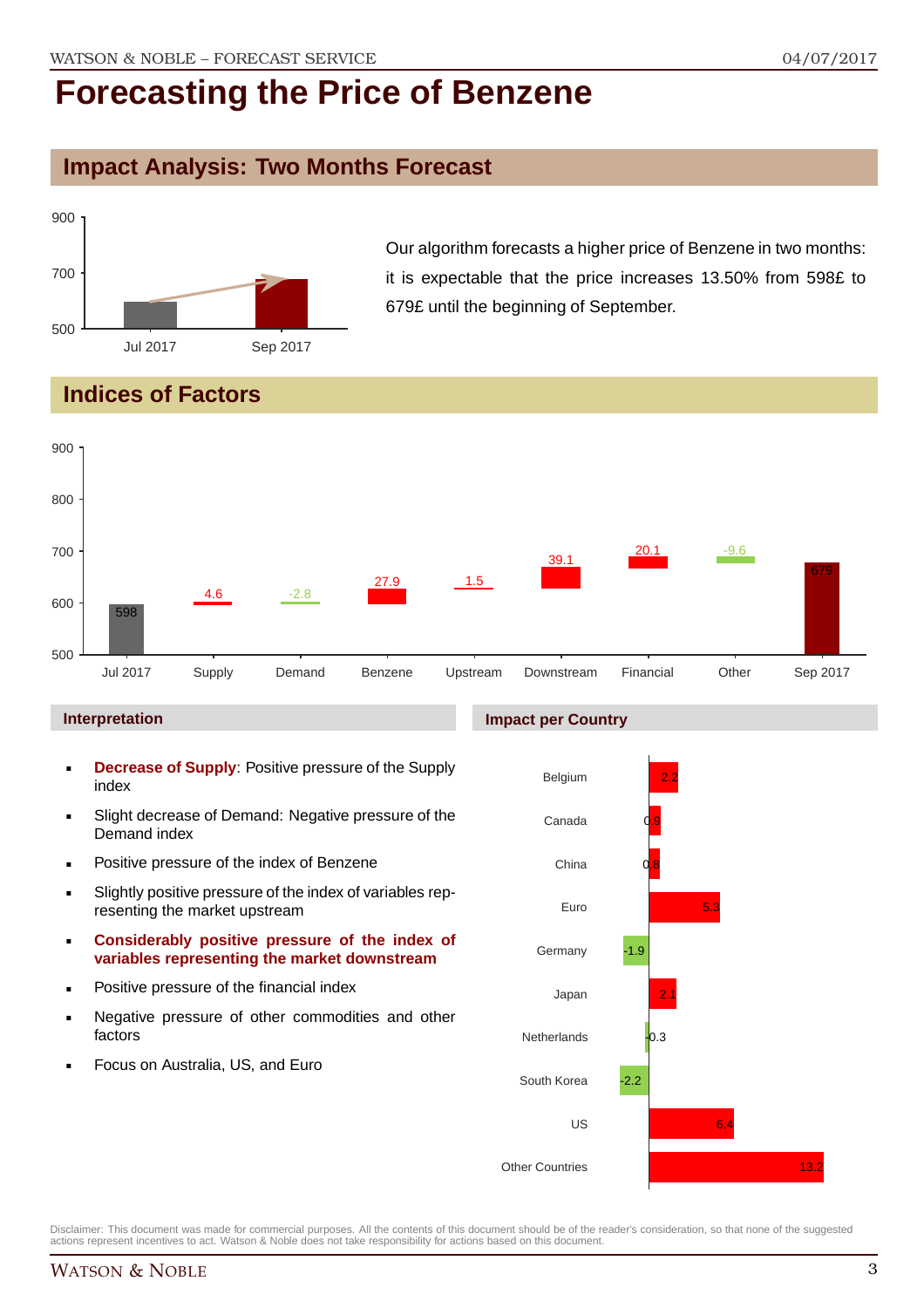## **Impact Analysis: Three Months Forecast**



Our algorithm forecasts a higher price of Benzene in three months: it is expectable that the price increases 16.44% from 598£ to 696£ until the beginning of October.

## **Indices of Factors**



#### **Interpretation**

- **Decrease of Supply**: Positive pressure of the Supply index
- **Increase of Demand**: Positive pressure of the Demand index
- **Considerably positive pressure of the index of Benzene**
- Positive pressure of the index of variables representing the market upstream
- Positive pressure of the index of variables representing the market downstream
- Positive pressure of the financial index
- Negative pressure of other commodities and other factors
- Focus on UK, Australia, and China

#### **Impact per Country**

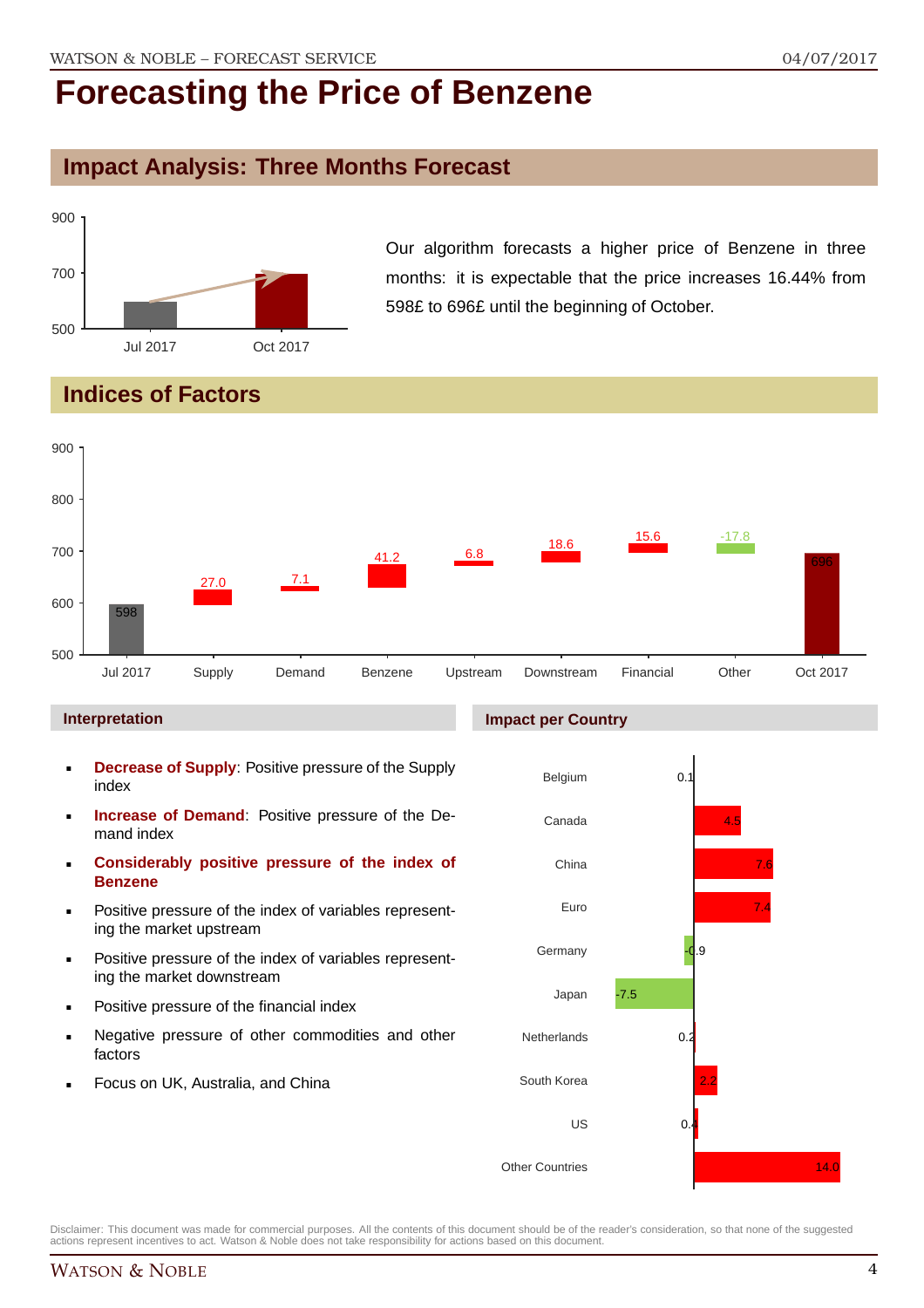## **Impact Analysis: Four Months Forecast**



Our algorithm forecasts a higher price of Benzene in four months: it is expectable that the price increases 21.72% from 598£ to 728£ until the beginning of November.

## **Indices of Factors**



#### **Interpretation**

- Slight decrease of Supply: Positive pressure of the Supply index
- **Increase of Demand**: Positive pressure of the Demand index
- **Considerably positive pressure of the index of Benzene**
- Positive pressure of the index of variables representing the market upstream
- **Considerably positive pressure of the index of variables representing the market downstream**
- Positive pressure of the financial index
- Negative pressure of other commodities and other factors
- Focus on Australia, Canada, and Japan

#### **Impact per Country**

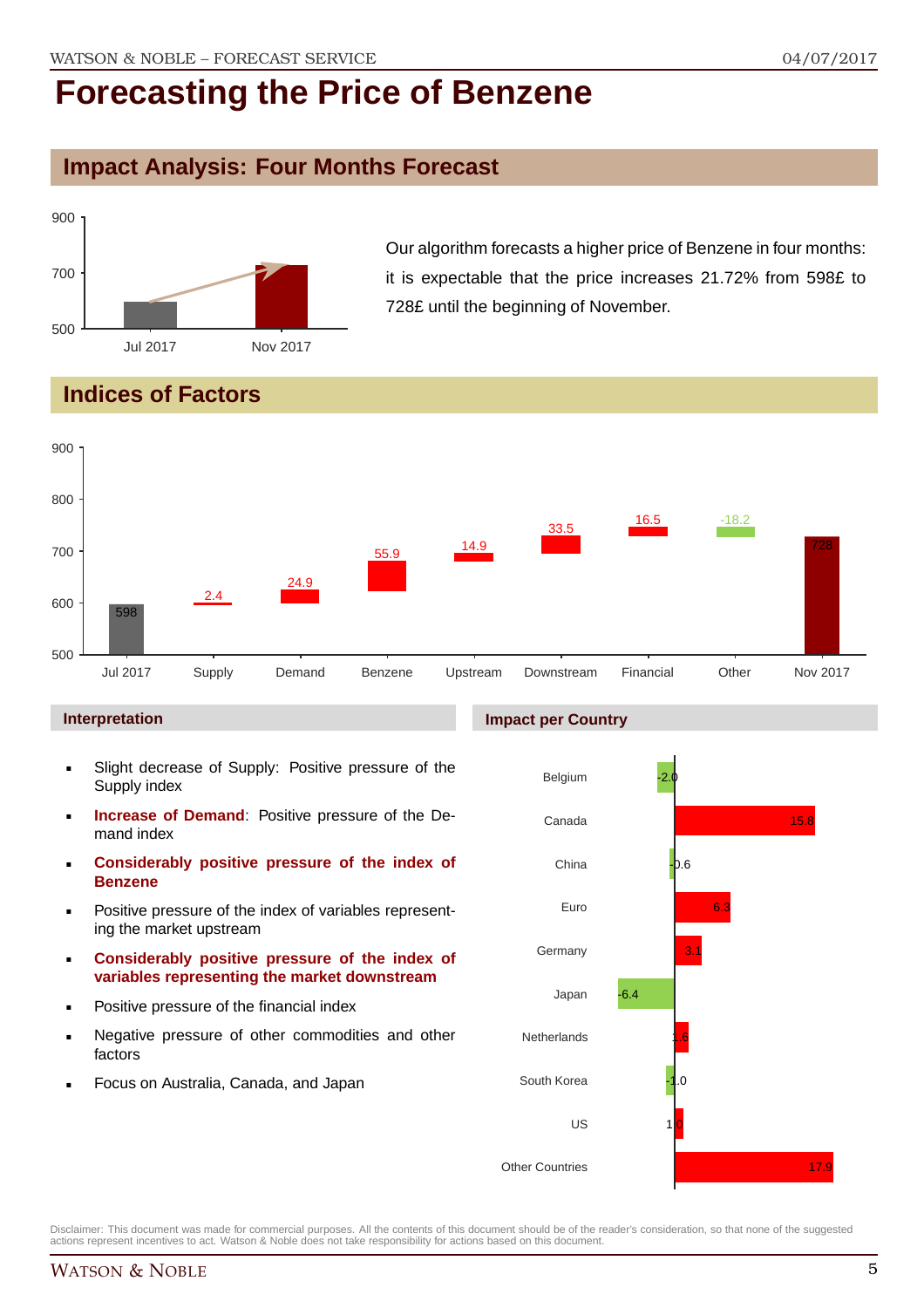## **Impact Analysis: Five Months Forecast**



Our algorithm forecasts a higher price of Benzene in five months: it is expectable that the price increases 26.90% from 598£ to 759£ until the beginning of December.

## **Indices of Factors**



#### **Interpretation**

- **Decrease of Supply**: Positive pressure of the Supply index
- **Increase of Demand**: Positive pressure of the Demand index
- **Considerably positive pressure of the index of Benzene**
- Negative pressure of the index of variables representing the market upstream
- Positive pressure of the index of variables representing the market downstream
- **Considerably positive pressure of the financial index**
- **Considerably negative pressure of other commodities and other factors**
- Focus on Euro, Italy, and Thailand

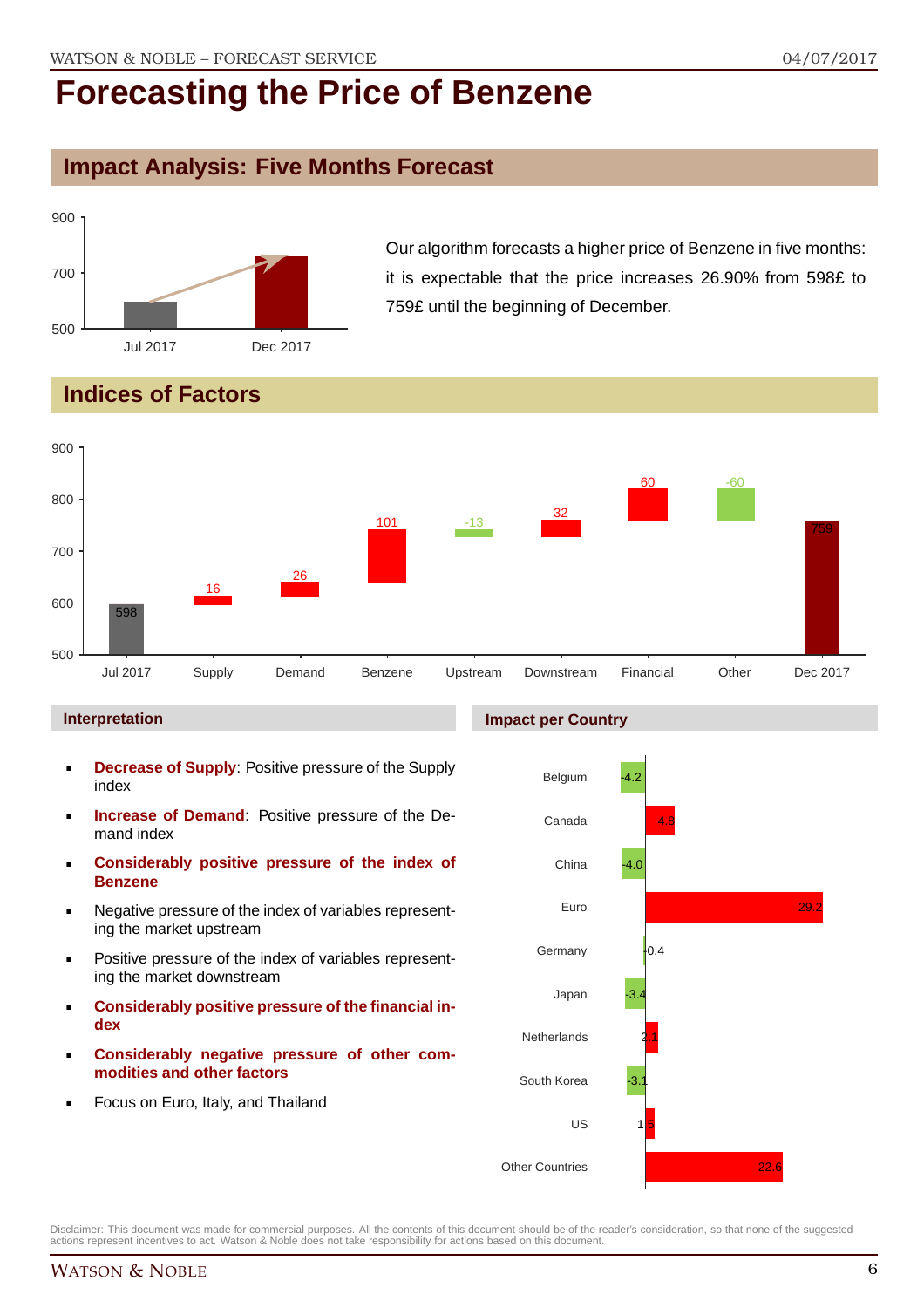## **Impact Analysis: Six Months Forecast**



Our algorithm forecasts a higher price of Benzene in six months: it is expectable that the price increases 25.85% from 598£ to 753£ until the beginning of January.

## **Indices of Factors**



#### **Interpretation**

- **Decrease of Supply**: Positive pressure of the Supply index
- **Increase of Demand**: Positive pressure of the Demand index
- **Considerably positive pressure of the index of Benzene**
- Positive pressure of the index of variables representing the market upstream
- Positive pressure of the index of variables representing the market downstream
- **Considerably positive pressure of the financial index**
- **Considerably negative pressure of other commodities and other factors**
- Focus on Euro, Italy, and UK

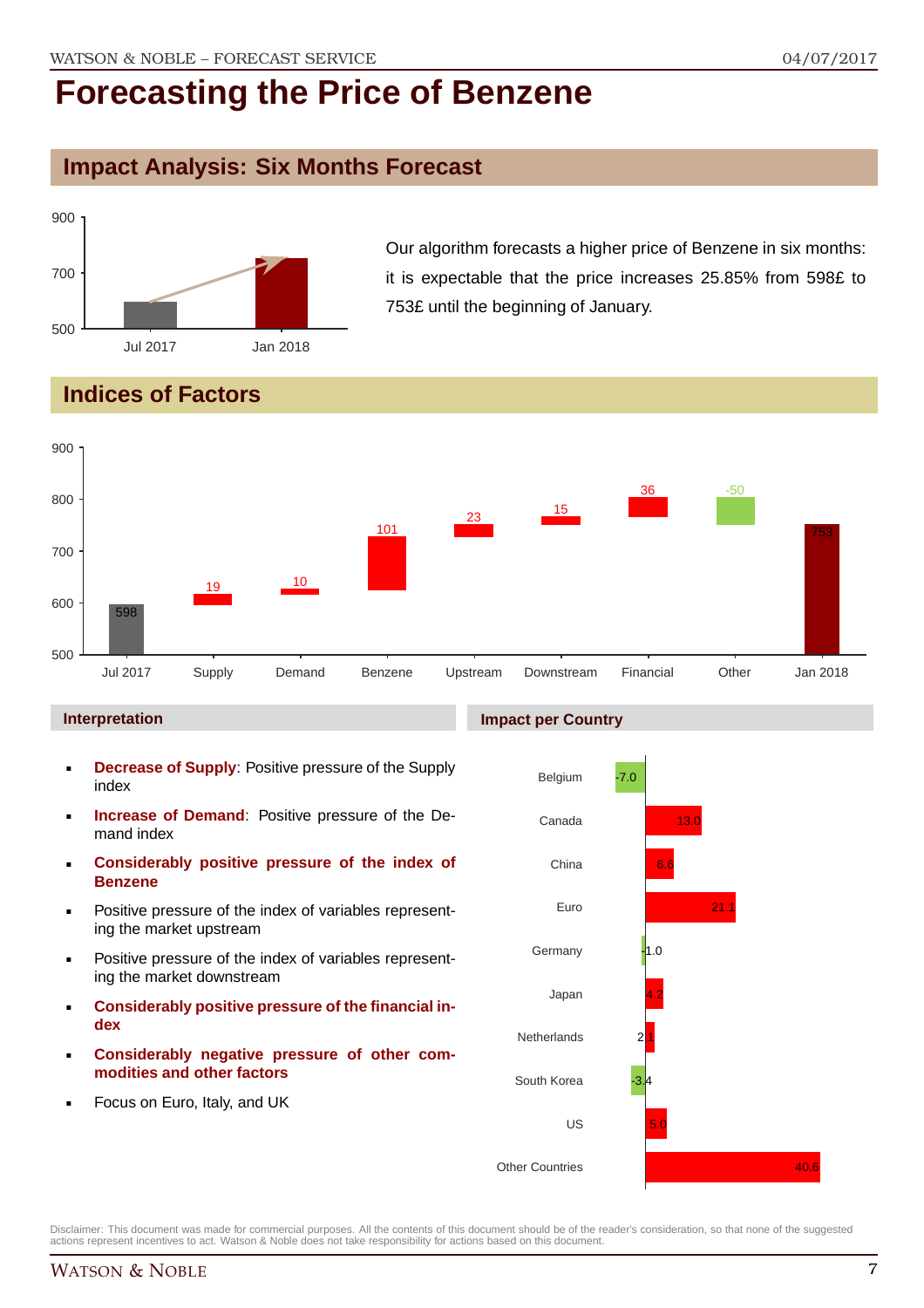## **APPENDIX – Technical Explanation of the Impact Analysis**

In this appendix, we explain the impact analysis of the factors that most contribute for our forecasts.

This Impact Analysis is conducted individually for **each time horizon**, allowing for a distinction between the indices of variables that contribute for our forecasts at short and medium run.

For each time horizon, our analysis has **two components**: first, we present the impact of variables grouped by **indices of factors**; second we present the impact of variables grouped by **indices of countries**.

### **Indices of Factors**

**Indices of factors** are indices of the weighted contributions of the variables grouped in those factors.

**Supply Index**: composed of macroeconomic variables of the producing and exporting countries. It includes variables such as production, exchange rates, inflation, monetary policy, and wages. For example, an increase in wages implies higher production costs which should (in linear, general, and ceteris paribus terms) generate an incentive to increase prices;

**Demand index**: composed of macroeconomic variables of the consuming and importing countries. It includes variables such as production, exchange rates, inflation, monetary policy, and wages. For example, a decrease in a consumer confidence index should (in linear, general, and ceteris paribus terms) increase savings and decrease demand, leading to lower prices;

**Benzene Index**: composed of variables related to Benzene. It includes variables such as the price of Benzene in different regions of the world and exports, imports, and producer prices of Benzene in some countries. For example, an increase in the price of Benzene in other region may imply an increase in the price of Benzene in Europe due to arbitrage movements;

**Upstream index**: composed of variables related to Oil and Natural Gas. It includes variables such as the price and exports, imports, and producer prices of the inputs in some countries. For example, an increase in the price of Oil should (in linear, general, and ceteris paribus terms) generate an increase in the price of Benzene;